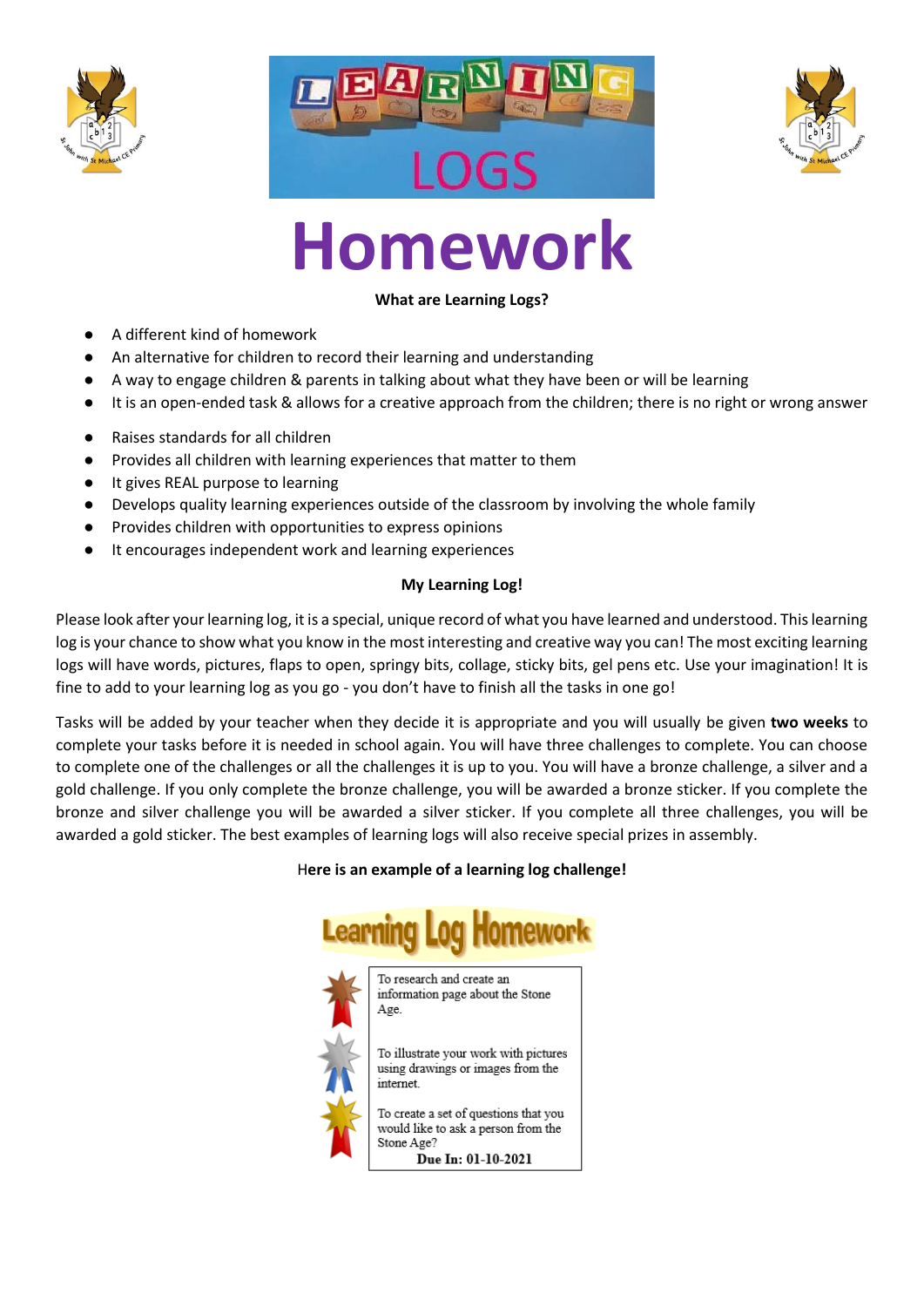- Concentrate
- Focus on the task
- $\bullet$  Be creative think of lots of ideas- be curious ask questions
- $\bullet$  Reflect use quiet thinking time
- Be resourceful think about what to do if you are stuck

## **This is my learning log**

In my learning log, I will show that I have understood the work I have done in class by sharing it with an adult and thinking about it more at home. Each time I use it, I will record what I have learned and understand about the learning objectives that my teacher has stuck in my book. I will present my work in different ways by sticking things in, drawing pictures, writing or mind maps.

## **Things the children liked** (Pupil Voice)

- You can do pop-ups
- You can make it look nice
- You can stick things in
- You can make flaps
- It is more fun
- You can be creative
- You can make it exactly the way you want
- You can do extra facts
- Not everybody does the same thing

## **How to Complete Learning Logs?**

- Learning Objective- previous learning or future learning
- FREEDOM to present their work in their OWN way to show what they know
- **ONE RULE** ALL work should fit onto the two pages. Pages can be layered or extended!

## **How can I help my child?**

#### **Things to remember:**

- Child led, this is not a competition!
- This is a time for you and your child to explore learning together.
- The complexity of the completed log will be age dependent.
- You may want to give more direction and support in the first few years.
- Then you need to be more of a facilitator as they get older.

## **ADVICE:** Don't wait until the LAST night.

## **Getting Started "I Don't Remember!"**

- Talk to them about what they know or what they have learned.
- What else do they want to know?
- Ask them about their ideas for the log
- How do they want to present the work?
- Use this as time to share your knowledge, heritage, history, talents
- Visit this website for examples of learning log pages made by children: www.learninglogs.co.uk
- Explore the library, books or internet
- Use internet use as a teachable moment regarding e-safety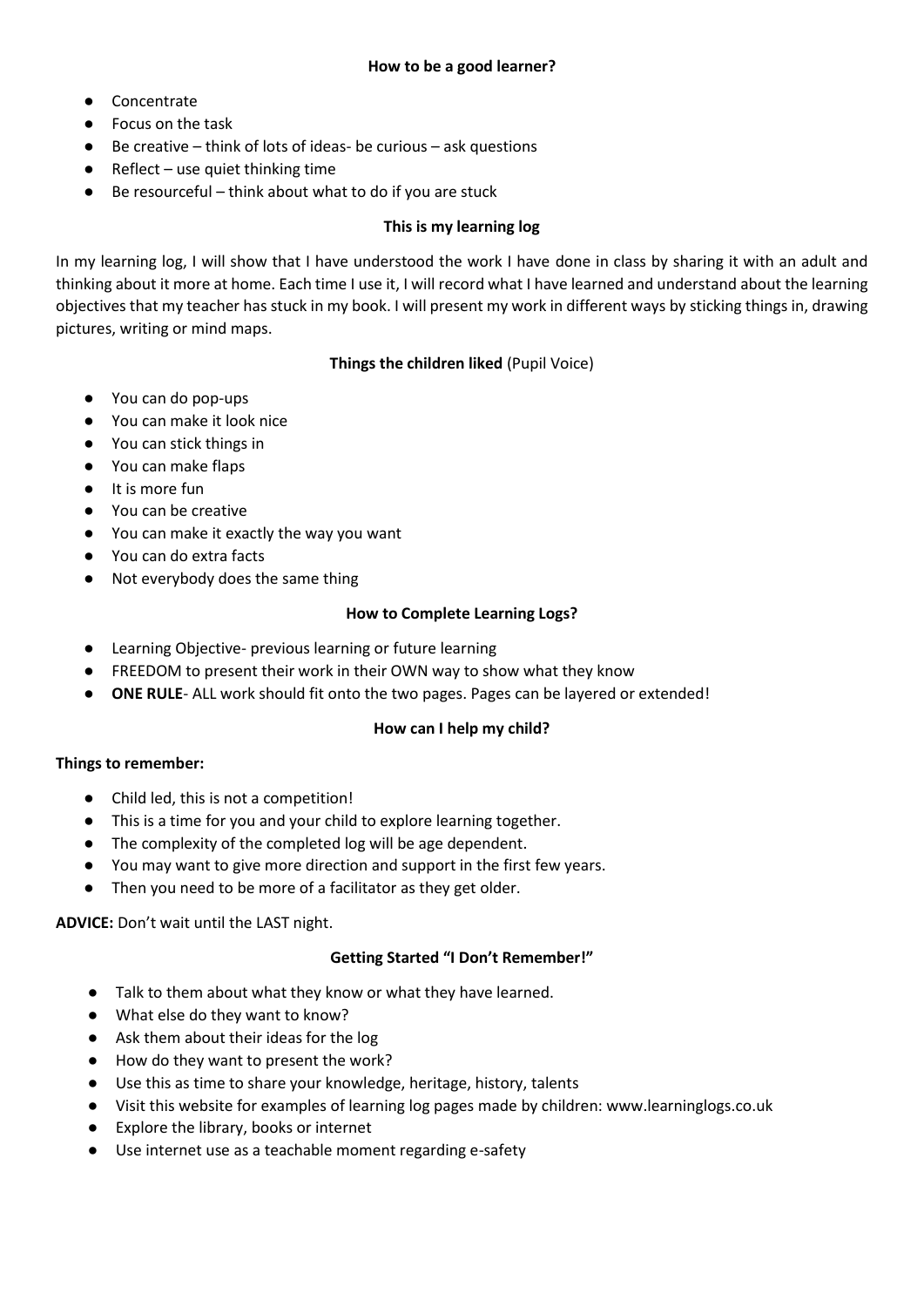#### **Ideas:**

- Drawings and diagrams
- Photographs personal or from internet
- Flaps, accordions and envelops
- Writing- stories, descriptions, explanations
- Cut outs, flat…ish models both handmade or bought

#### **Supplies List:**

- Crayons
- Felt tips
- Glue stick
- Tape
- Highlighters
- Scissors
- Envelopes
- Coloured paper
- Stickers
- Ruler

#### **Here are some examples of Learning Logs completed by children:**